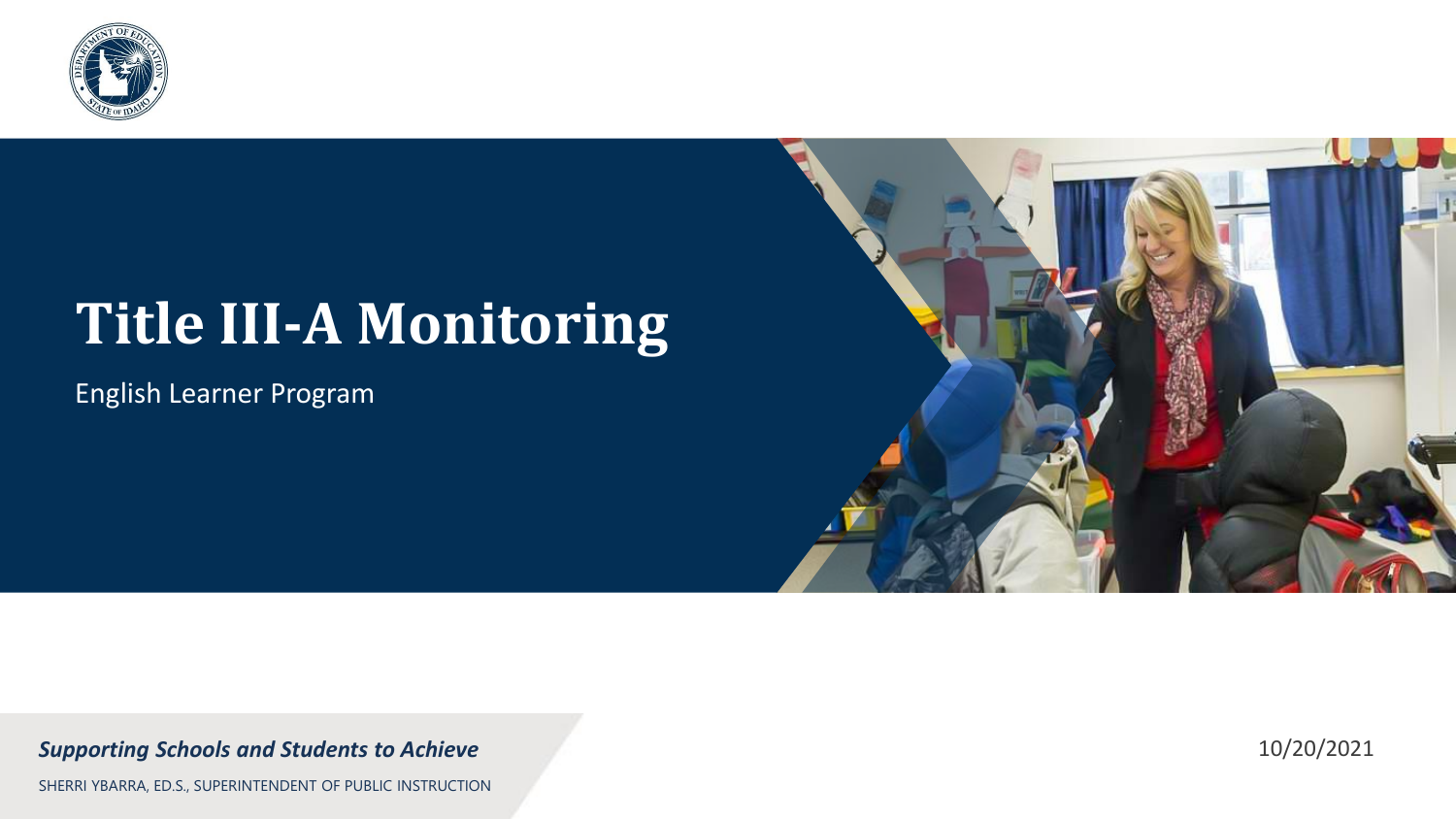## **Federal Programs Monitoring**

- •Opportunity for reflection
	- Strengths in your programming
	- Areas for improvement
- •Title III-A Monitoring
	- Record keeping procedures
	- Core instructional programming
	- Family & community engagement
	- Fiscal accountability

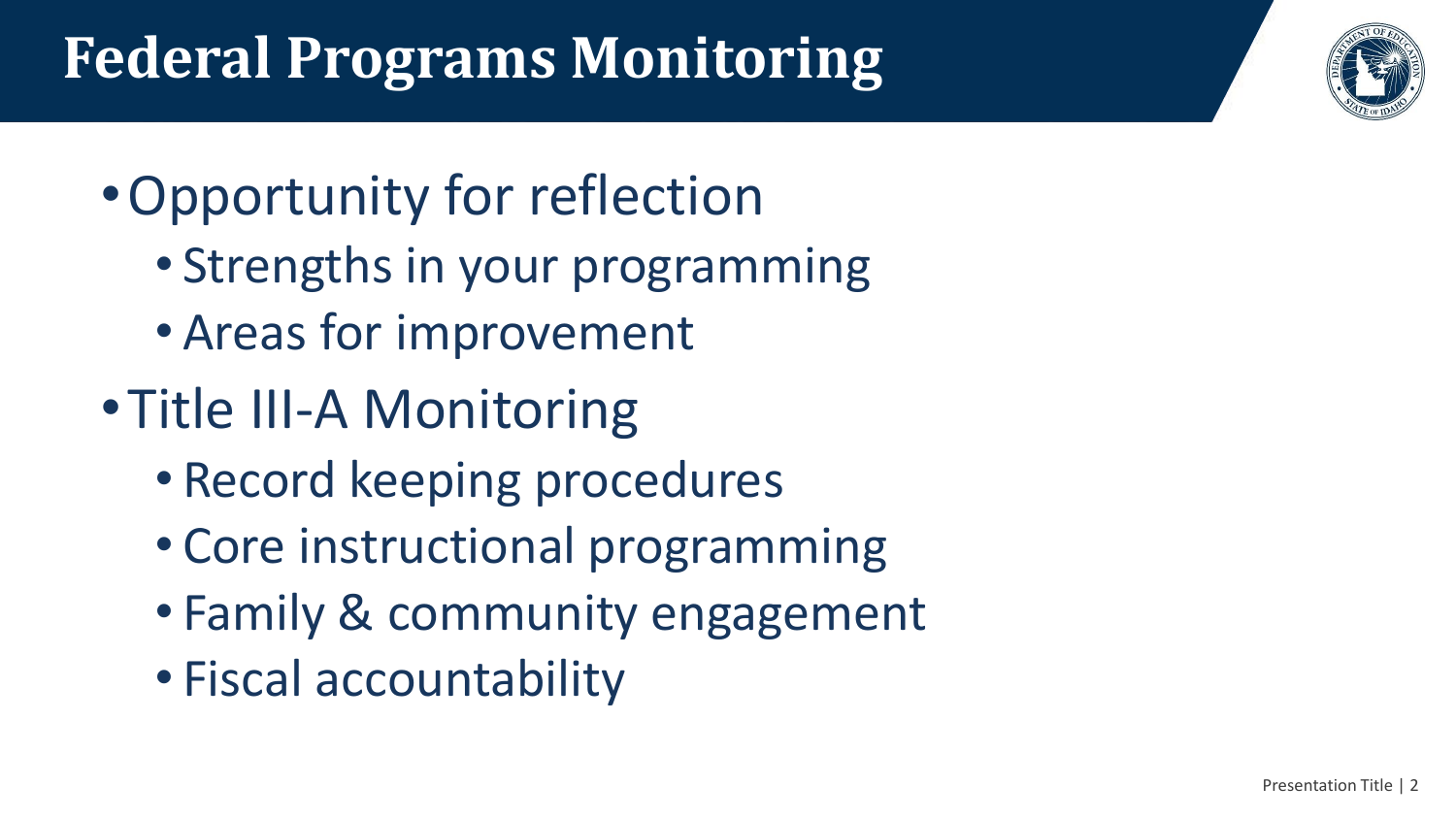## **Student Identification (SID)**



#### **STUDENT IDENTIFICATION (SID)**

| Indicator/<br>Programs                      | <b>Citation</b>                                                                                                                                                                                                                                                             | <b>Supporting Documents and Resources</b>                                                                                                                                                                                                                                                                                                                                                                                                                                    | Y | N | <b>NA</b> | <b>Findings, Actions Needed,</b><br><b>Recommendations, Comments</b>                                                                                                                                                                                                                                                                                                                                                                                                                                                                                                                                                                                                                                 |
|---------------------------------------------|-----------------------------------------------------------------------------------------------------------------------------------------------------------------------------------------------------------------------------------------------------------------------------|------------------------------------------------------------------------------------------------------------------------------------------------------------------------------------------------------------------------------------------------------------------------------------------------------------------------------------------------------------------------------------------------------------------------------------------------------------------------------|---|---|-----------|------------------------------------------------------------------------------------------------------------------------------------------------------------------------------------------------------------------------------------------------------------------------------------------------------------------------------------------------------------------------------------------------------------------------------------------------------------------------------------------------------------------------------------------------------------------------------------------------------------------------------------------------------------------------------------------------------|
| SID <sub>4</sub><br>O ALL LEAS<br>III-A OCR | <b>Applies to ALL Districts/Charters</b><br>The LEA accurately identifies all potential<br>English Learners using the Statewide Home<br>Language Survey (HLS) for all newly<br>enrolling students. Title VI of the Civil<br>Rights Act of 1964;<br>ESSA Section 3113(b)(2). | $\Box$<br>Current State-Approved Home Language<br>Surveys in all students' cumulative files -<br>Qualified EL students and English-only<br>students. Idaho EL and Title III Website ><br>Forms (HLS)<br>(Upload redacted form. Onsite file review<br>also.)<br>$\Box$<br>LEA has current personnel assigned to the<br>ELMS.Editor (ISEE admin tool user role)                                                                                                                |   |   |           | Finding:<br>The State did not find evidence that the LEA uses the<br>statewide home language survey.<br>The State did not find evidence that the LEA has an<br>individual in the ELMS, Editor role.<br><b>Action Needed:</b><br>The LEA will begin using the statewide home<br>language student for all newly enrolling students.<br>The LEA will assign the ELMS, Editor to role to a staff<br>member to access the application.                                                                                                                                                                                                                                                                    |
| SID <sub>5</sub><br>III-A OCR               | The LEA uses the state approved English<br>language proficiency screener aligned to<br>the State's English language proficiency<br>standards and the State's academic content<br>standards.<br>Title VI of the Civil Rights Act of 1964.                                    | Onsite:<br>$\Box$<br>Completed screener forms documentation in<br>student cumulative files (former IELA Screener,<br>W-APT scoring Summary Sheets or WIDA<br>Online screener report).<br><b>SDE Preparation:</b><br>0<br>W-APTs and Online Screener scores are<br>submitted in ELMS within two weeks of<br>screener assessment administration.<br>LEA has certified Kindergarten W-APT and<br>ш<br>Online Screener proctors administering<br>screener assessments.(WIDA AMS) |   |   |           | Recommendation: EL documentation should be<br>stored in folder within the cumulative record for easy<br>access. Student File Checklist<br>Finding:<br>The State did not find evidence that -<br>The LEA assesses students who have indicated<br>English only on the HLS.<br>The LEA has certified proctors administering the<br>W-APT/WIDA Screener<br>The LEA has accurately completed and filed<br>screener placement tests in student cumulative<br>records.<br>Screener scores are entered into ELMS.<br><b>Action Needed:</b><br>- The LEA will submit a written process and timeline<br>for training proctors for W-APT and evidence that<br>students tested by uncertified proctors have been |

Presentation Title | 3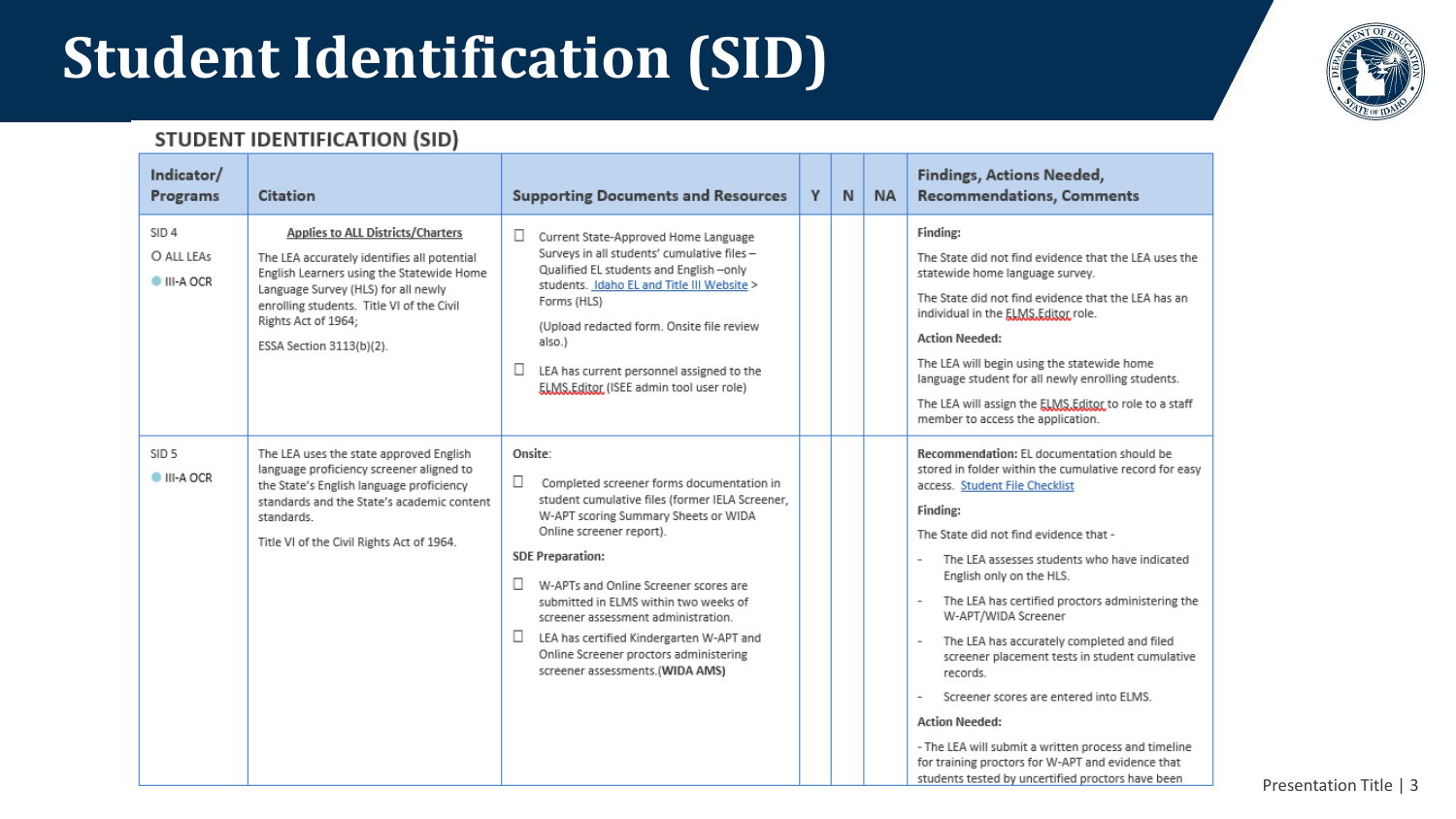## **Student Identification (SID) - 2**



| SID <sub>6</sub><br><b>O</b> III-A OCR | The LEA accurately qualifies and places<br>eligible EL students in a Language<br>Instruction Educational Program (LIEP)<br>within 30 days using the statewide<br>standardized entrance criteria and process.<br>Title VI of the Civil Rights Act of 1964;<br>ESSA Section 3113(b)(2) | $\Box$<br>Written LEA processes and procedures are<br>accessible, to anyone needing information<br>about the LEA's LIEP and services (i.e. EL<br>program manual, flowchart, EL<br>role/responsibilities). |  | Finding:<br>The State did not find evidence that -<br>The LEA has a written process and/or<br>procedures for identifying, assessing, and<br>placement of eligible students into an EL<br>program.<br>That the LEA only places eligible students in the<br>EL program.<br><b>Action Needed:</b><br>The LEA will submit a written process and procedures<br>for identifying, accessing, and placing only eligible<br>students into an EL program.<br>The LEA will submit evidence that only students who<br>qualify for the program are placed in an EL program. |
|----------------------------------------|--------------------------------------------------------------------------------------------------------------------------------------------------------------------------------------------------------------------------------------------------------------------------------------|-----------------------------------------------------------------------------------------------------------------------------------------------------------------------------------------------------------|--|----------------------------------------------------------------------------------------------------------------------------------------------------------------------------------------------------------------------------------------------------------------------------------------------------------------------------------------------------------------------------------------------------------------------------------------------------------------------------------------------------------------------------------------------------------------|
| SID <sub>7</sub><br>$\bullet$ III-A    | The LEA accurately exits eligible EL students<br>from a Language Instruction Education<br>Program (LIEP) within the school year they<br>have met using the statewide-standardized<br>exit criteria and process. ESSA Section<br>3113(b)(2)                                           | Onsite:<br>Exit forms are in student cumulative files.<br>Idaho EL and Title III Website > Forms (Exit<br>Form)                                                                                           |  | Finding:<br>The State did not find evidence that the LEA is<br>completing and filing exit forms for students who<br>were exited from the program.<br><b>Action Needed:</b><br>The LEA will submit the exit form being used and a<br>timeline for when exit forms will be placed in<br>cumulative files.                                                                                                                                                                                                                                                        |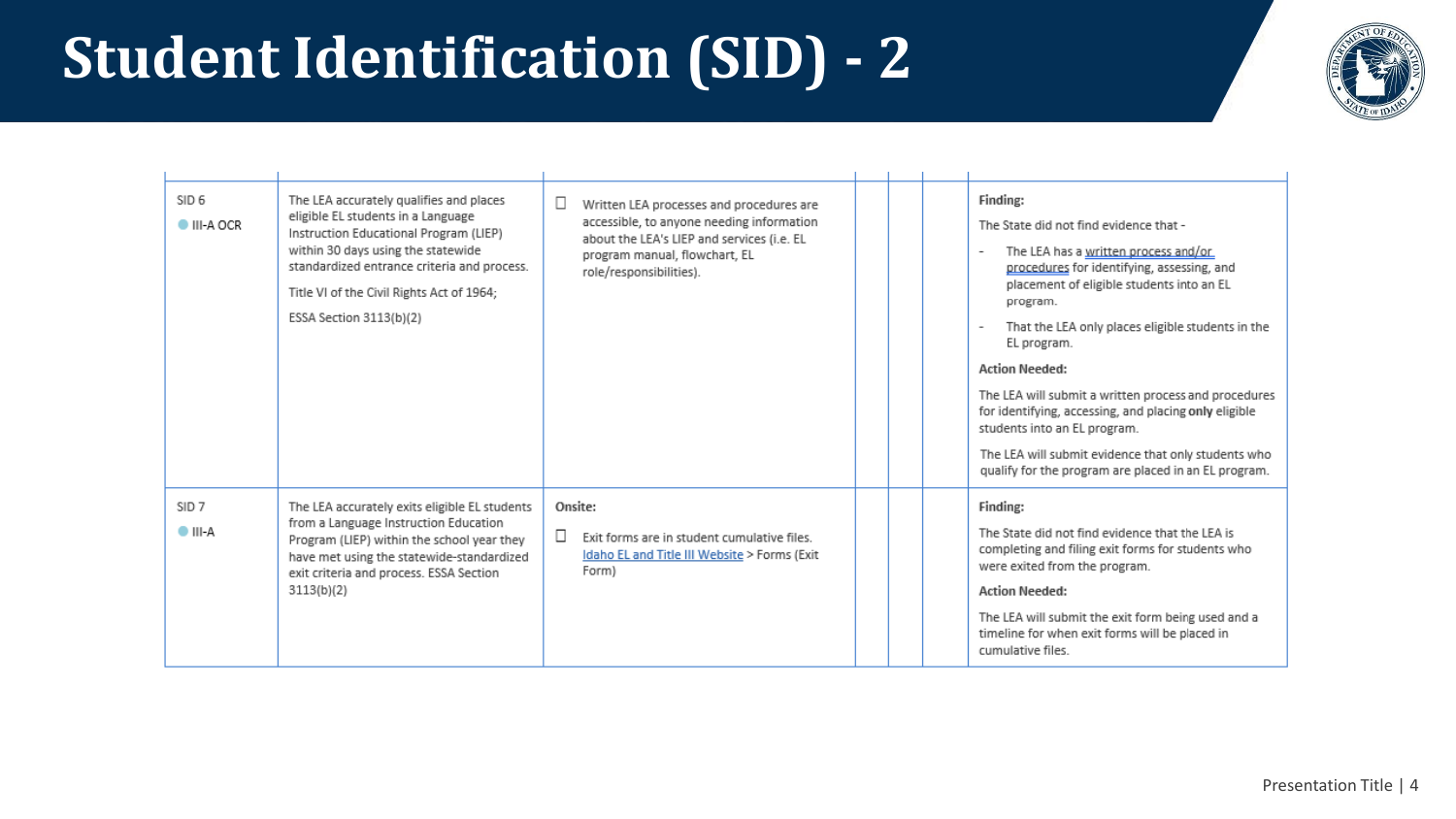

| Indicator/<br>Programs      | Citation                                                                                                                                                                                                                                                                                                                                                                                                                                                                                                  | <b>Supporting Documents and</b><br><b>Resources</b>                                                                                                                                                                                                                                                                                                                                                                                                                                                                                                                                 | Υ | N | <b>NA</b> | <b>Findings, Actions Needed,</b><br><b>Recommendations, Comments</b>                                                                                                                                                                                                                                                                                                                                                                                                                                                                                                                                                                                                                                                                                                                                                                                                                                                                                                                                                                                                                                                                                                                                                                                                                                                                                                                    |
|-----------------------------|-----------------------------------------------------------------------------------------------------------------------------------------------------------------------------------------------------------------------------------------------------------------------------------------------------------------------------------------------------------------------------------------------------------------------------------------------------------------------------------------------------------|-------------------------------------------------------------------------------------------------------------------------------------------------------------------------------------------------------------------------------------------------------------------------------------------------------------------------------------------------------------------------------------------------------------------------------------------------------------------------------------------------------------------------------------------------------------------------------------|---|---|-----------|-----------------------------------------------------------------------------------------------------------------------------------------------------------------------------------------------------------------------------------------------------------------------------------------------------------------------------------------------------------------------------------------------------------------------------------------------------------------------------------------------------------------------------------------------------------------------------------------------------------------------------------------------------------------------------------------------------------------------------------------------------------------------------------------------------------------------------------------------------------------------------------------------------------------------------------------------------------------------------------------------------------------------------------------------------------------------------------------------------------------------------------------------------------------------------------------------------------------------------------------------------------------------------------------------------------------------------------------------------------------------------------------|
| PROG 19<br><b>III-A OCR</b> | Each student identified for the CORE EL<br>program receives a high-quality program of<br>instruction that uses approaches,<br>methodologies, and curricular<br>materials/resources that are based on<br>scientific research and proven effective with<br>English Learners. EL programming and<br>services are provided in comparable<br>facilities that do not unreasonably segregate<br>EL students. Title VI of the Civil Rights Act of<br>1964; Castañeda v Pickard {648 F.2d 989<br>(5th Cir. 1981)}. | $\Box$<br>Schedule(s) for all EL services provided<br>detailing specific staff providing such services.<br>Ц<br>Descriptions for EL/Bilingual service(s)<br>provided by the Language Instruction<br>Educational Program (LIEP) (e.g. course<br>descriptions, curriculum map, scope and<br>sequence)<br>$\Box$<br>List of curricular resources/materials used for<br>providing core EL instruction.<br>Onsite:<br>ELPs are completed for ELs in ELMS and<br>copies of ELPs in cumulative files.<br>Ш<br>Approved State EL Plan (CFSGA) and<br>observable evidence of implementation. |   |   |           | Finding:<br>The state found inconsistencies in the approaches<br>and methodologies used for the English language<br>development (ELD) programs. According to the<br>Castañeda standard, schools must:<br>Base their program on educational theory<br>1)<br>recognized as sound or considered to be a<br>legitimate experimental strategy;<br>Implement the program with resources and<br>2)<br>personnel necessary to put the theory into<br>practice; and<br>Evaluate programs and make adjustments where<br>3)<br>necessary to ensure that adequate progress is<br>being made. [648 F. 2d 989 (5th Circuit, 1981)].<br>The state did not find evidence<br>- that ELPs are completed for ELPs in ELMS and copies<br>of ELPs in cumulative files.<br>-of materials or resources used for providing core EL<br>instruction<br><b>Action Needed:</b><br>The LEA will create a plan that highlights EL program<br>strengths and addresses specific areas for<br>improvement. The plan shall include focused,<br>comprehensive and on-going professional<br>development specific to meeting the linguistic needs<br>of English learners across all grade levels (K-12). In<br>addition, the plan shall include how the district will<br>ensure effective implementation of professional<br>development in some format (i.e., teacher<br>evaluations, walk-throughs, etc.) to ensure English |

Presentation Title | 5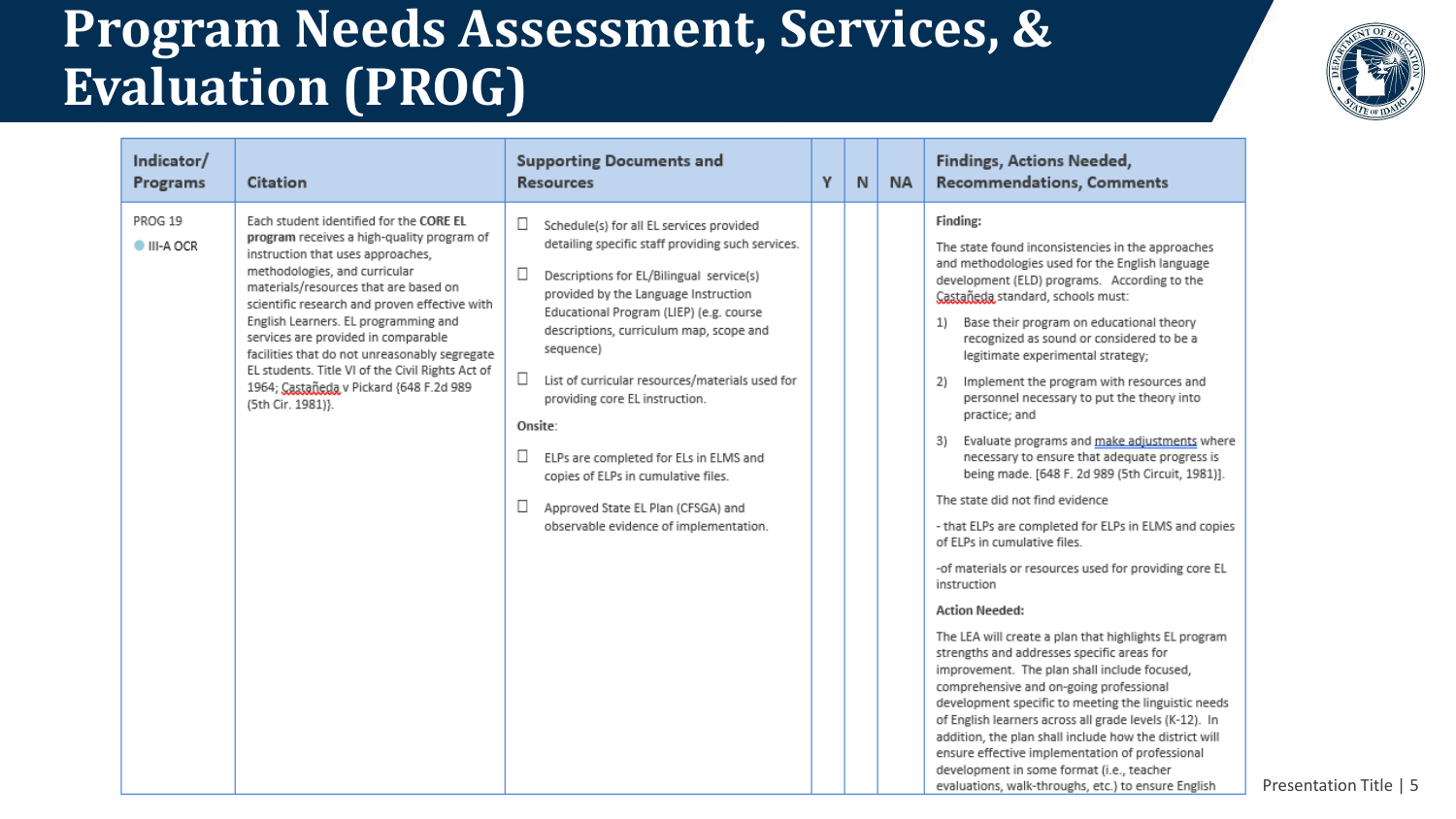

| PROG 20<br><b>III-A OCR</b> | Academic/Content instruction for English<br>Learners is designed and implemented,<br>fitting with an effective language instruction<br>educational program that assists English<br>learners in meeting challenging State<br>academic standards. Lau v. Nichols (1974). | Onsite:<br>Evidence that instruction that has been<br>designed for meeting the needs of ELs. (e.g.<br>lesson plans detailing EL differentiation<br>and/or use of EL strategies in classroom<br>instruction).<br><b>SDE Preparation:</b><br>Graduation data for English Learners (check<br>LEA report card) |  |  |  | Finding:<br>The State found inconsistencies in the approaches<br>and methodologies used for serving English learners<br>in the general education/content area classrooms.<br><b>Action Needed:</b><br>The LEA will create a plan that highlights EL program<br>strengths and addresses specific areas for<br>improvement.<br>The plan shall include focused, comprehensive and<br>on-going professional development specific to<br>meeting the academic needs of English learners<br>across all grade levels (K-12).<br>In addition, the plan shall include how the district will<br>ensure effective implementation of professional<br>development in some format (i.e., teacher<br>evaluations, walk-throughs, etc.) to ensure English<br>learners are receiving effective and equitable<br>instructional methods. |
|-----------------------------|------------------------------------------------------------------------------------------------------------------------------------------------------------------------------------------------------------------------------------------------------------------------|------------------------------------------------------------------------------------------------------------------------------------------------------------------------------------------------------------------------------------------------------------------------------------------------------------|--|--|--|----------------------------------------------------------------------------------------------------------------------------------------------------------------------------------------------------------------------------------------------------------------------------------------------------------------------------------------------------------------------------------------------------------------------------------------------------------------------------------------------------------------------------------------------------------------------------------------------------------------------------------------------------------------------------------------------------------------------------------------------------------------------------------------------------------------------|
|-----------------------------|------------------------------------------------------------------------------------------------------------------------------------------------------------------------------------------------------------------------------------------------------------------------|------------------------------------------------------------------------------------------------------------------------------------------------------------------------------------------------------------------------------------------------------------------------------------------------------------|--|--|--|----------------------------------------------------------------------------------------------------------------------------------------------------------------------------------------------------------------------------------------------------------------------------------------------------------------------------------------------------------------------------------------------------------------------------------------------------------------------------------------------------------------------------------------------------------------------------------------------------------------------------------------------------------------------------------------------------------------------------------------------------------------------------------------------------------------------|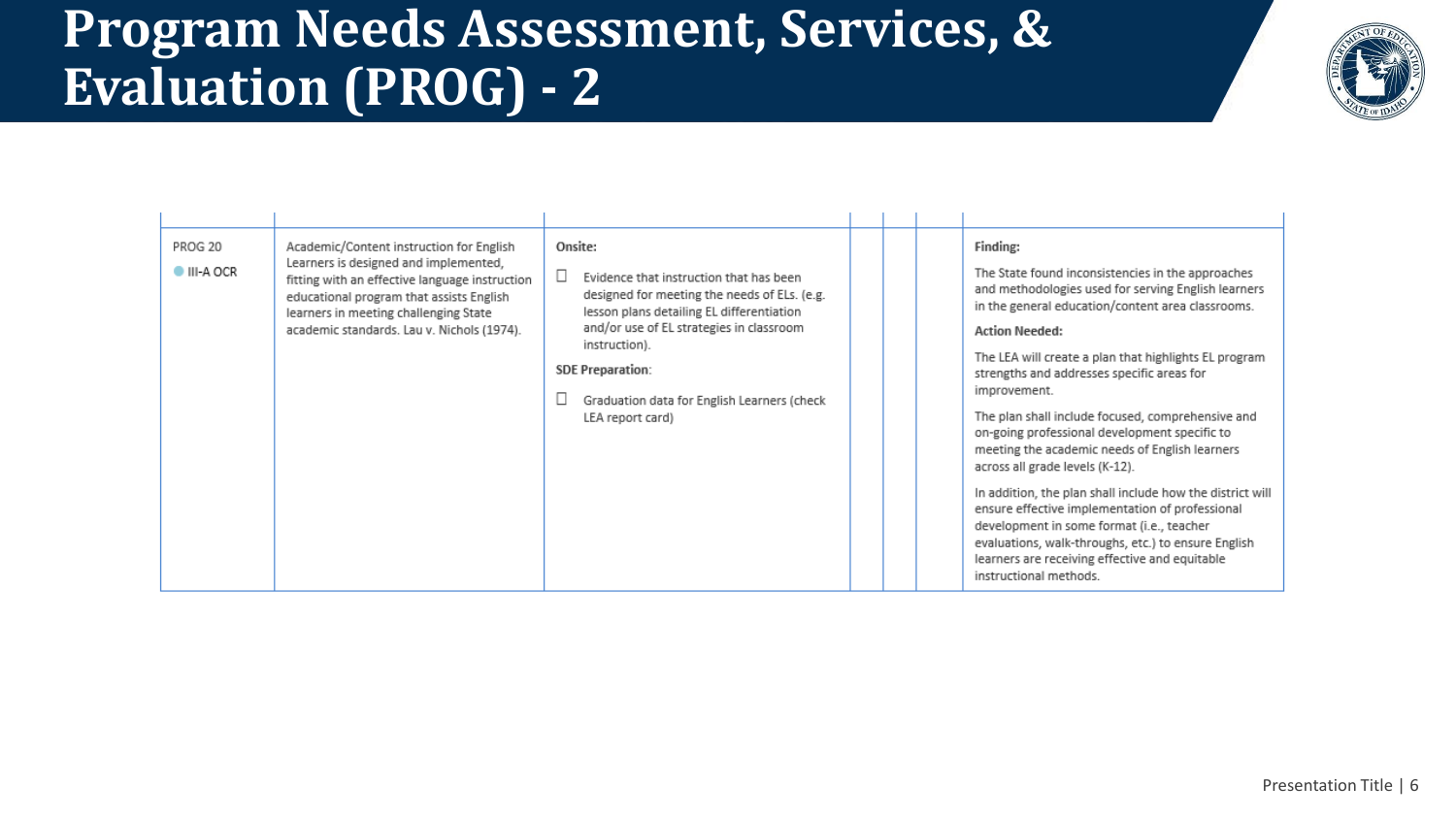

| Indicator/<br>Programs | <b>Citation</b>                                                                                                                                                                                                                                                                                                                                                                                                        | <b>Supporting Documents and</b><br><b>Resources</b>                                                                                                                                                                                                                                                                                                                                                                                       | Υ | N | <b>NA</b> | <b>Findings, Actions Needed,</b><br><b>Recommendations, Comments</b>                                                                                                                                                                                                                                                                                                                                                                                                                                                                                                                                                                                                                                                                                                                                                                                                                                             |
|------------------------|------------------------------------------------------------------------------------------------------------------------------------------------------------------------------------------------------------------------------------------------------------------------------------------------------------------------------------------------------------------------------------------------------------------------|-------------------------------------------------------------------------------------------------------------------------------------------------------------------------------------------------------------------------------------------------------------------------------------------------------------------------------------------------------------------------------------------------------------------------------------------|---|---|-----------|------------------------------------------------------------------------------------------------------------------------------------------------------------------------------------------------------------------------------------------------------------------------------------------------------------------------------------------------------------------------------------------------------------------------------------------------------------------------------------------------------------------------------------------------------------------------------------------------------------------------------------------------------------------------------------------------------------------------------------------------------------------------------------------------------------------------------------------------------------------------------------------------------------------|
|                        |                                                                                                                                                                                                                                                                                                                                                                                                                        |                                                                                                                                                                                                                                                                                                                                                                                                                                           |   |   |           | The plan shall be sent to the state Title III-A-EL<br>Program Coordinator for final approval.                                                                                                                                                                                                                                                                                                                                                                                                                                                                                                                                                                                                                                                                                                                                                                                                                    |
| PROG 21<br>III-A OCR   | The LEA demonstrates that the Core EL<br>program and academic courses indicate that<br>English Learners are achieving and<br>sustaining parity of linguistic and academic<br>achievement with students who entered the<br>LEA's school system already proficient in<br>English.<br>Title VI of the Civil Rights Act of 1964, [648<br>F. 2d 989 (5th Circuit, 1981)]                                                    | □<br>Sample of current class rosters with letter<br>grades (or comparable for LEAs using<br>standards based report cards) for ELD and<br>Academic/ Content courses. Label English<br>Learners on class rosters.<br><b>SDE Preparation:</b><br>$\Box$<br>Check ELMS for list (# and %) of Long Term<br>ELs (ELs in the program 5+ years).<br>□<br>Longitudinal academic accountability data for<br>English Learner subgroup (Report Card). |   |   |           | Finding:<br>The State found that ELs are significantly not<br>achieving and sustaining parity of linguistic and<br>academic achievement as English proficient peers.<br><b>Action Needed:</b><br>The LEA will create a plan that highlights EL program<br>strengths and addresses specific areas for<br>improvement.<br>The plan shall include focused, comprehensive and<br>on-going professional development specific to<br>meeting the academic needs of English learners<br>across all grade levels (K-12).<br>In addition, the plan shall include how the district will<br>ensure effective implementation of professional<br>development in some format (i.e., teacher<br>evaluations, walk-throughs, etc.) to ensure English<br>learners are receiving effective and equitable<br>instructional methods.<br>The plan shall be sent to the state Title III-A-EL<br>Program Coordinator for final approval. |
| PROG 22<br>III-A OCR   | The LEA has created a Title III-A Plan to<br>increase the English proficiency levels of EL<br>students by providing effective language<br>instruction educational program meets the<br>needs of ELs and demonstrate success in<br>increasing (A) English language proficiency<br>(B) student academic achievement. ESSA<br>Section 3115(c)(1); 3116(b)(1)-(2)<br>(NA for LEAs participating in the TIII<br>Consortium) | □<br>Evidence and/or documentation of meeting<br>previous school year's CFSGA Title III Goals (in<br>Goals Matrix).<br>Onsite<br>u.<br>The LEA has an approved Title III Plan (CFSGA)<br>and observable evidence of implementation.                                                                                                                                                                                                       |   |   |           | Finding:<br>The State did not find evidence that<br>- the LEA is implementing and/or communicating with<br>others regarding the Title III-A plan and the required<br>activities to increase the English proficiency and<br>academic achievement of EL students.<br>-the LEA is meeting previous school year's goals.<br><b>Action Needed:</b><br>The LEA will submit a revised Title III-A Plan and/or a<br>timeline for implementation.<br>The LEA will submit a revised Title III-A Plan with<br>feasibly achievable goals and/or provide a plan on                                                                                                                                                                                                                                                                                                                                                            |

Presentation Title | 7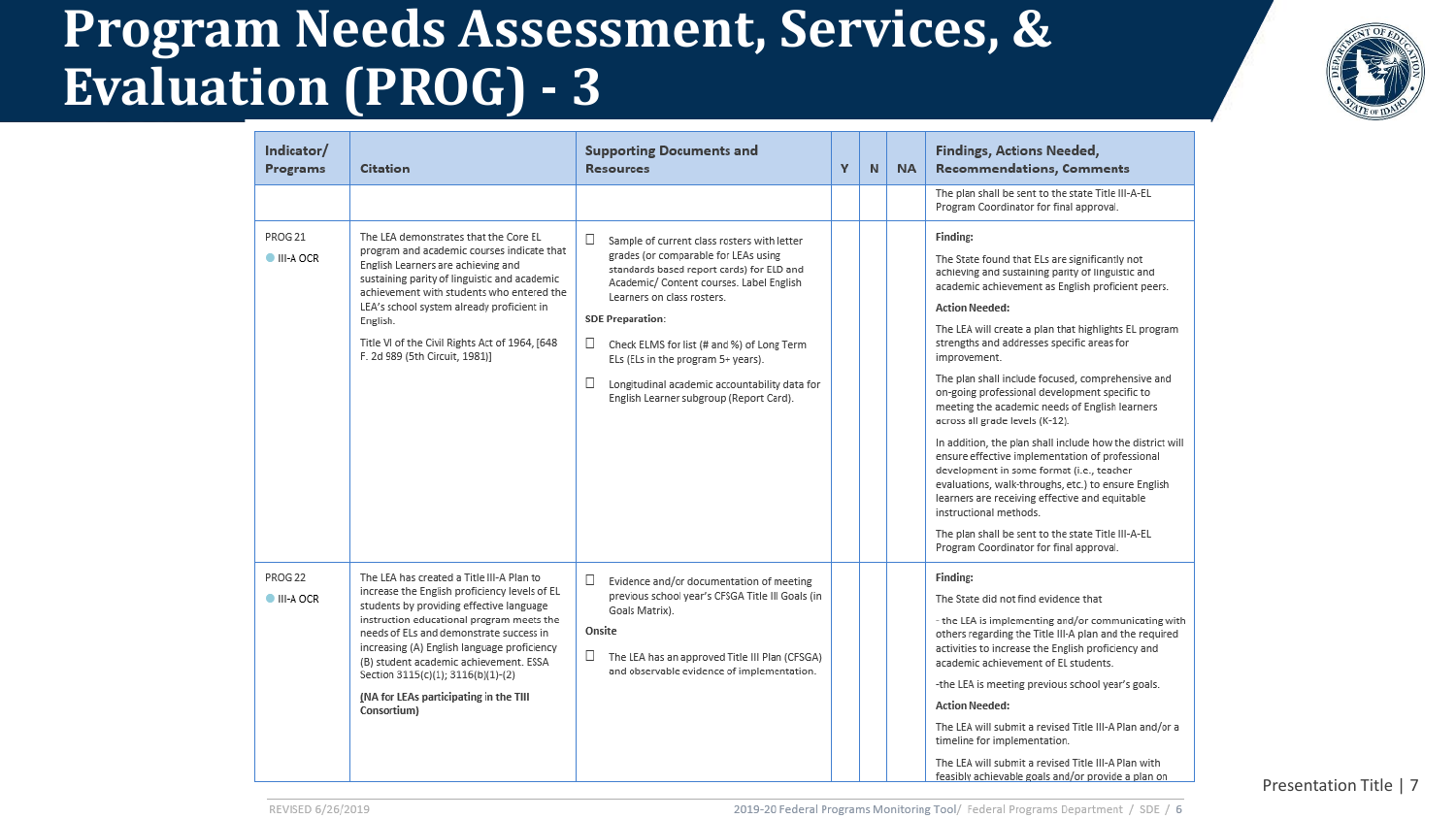

| Indicator/<br>Programs | Citation                                                                                                                                                                                                                                                                                                                           | <b>Supporting Documents and</b><br><b>Resources</b>                                                                                                                                                                                                                                                                                                                                                                                                                                                                                                                                                                                                                             | Y | N | <b>NA</b> | Findings, Actions Needed,<br><b>Recommendations, Comments</b>                                                                                                                                                                                                                                                                                                                                                                                                                                                                                                                                                                                                                                                                                                                                                                                                                                                                                                                                                                                                                                      |
|------------------------|------------------------------------------------------------------------------------------------------------------------------------------------------------------------------------------------------------------------------------------------------------------------------------------------------------------------------------|---------------------------------------------------------------------------------------------------------------------------------------------------------------------------------------------------------------------------------------------------------------------------------------------------------------------------------------------------------------------------------------------------------------------------------------------------------------------------------------------------------------------------------------------------------------------------------------------------------------------------------------------------------------------------------|---|---|-----------|----------------------------------------------------------------------------------------------------------------------------------------------------------------------------------------------------------------------------------------------------------------------------------------------------------------------------------------------------------------------------------------------------------------------------------------------------------------------------------------------------------------------------------------------------------------------------------------------------------------------------------------------------------------------------------------------------------------------------------------------------------------------------------------------------------------------------------------------------------------------------------------------------------------------------------------------------------------------------------------------------------------------------------------------------------------------------------------------------|
|                        |                                                                                                                                                                                                                                                                                                                                    |                                                                                                                                                                                                                                                                                                                                                                                                                                                                                                                                                                                                                                                                                 |   |   |           | how to specifically address the achievement of the<br>current year's goals.                                                                                                                                                                                                                                                                                                                                                                                                                                                                                                                                                                                                                                                                                                                                                                                                                                                                                                                                                                                                                        |
| PROG 23<br>III-A OCR   | EL students are identified and qualified for<br>special programs (Title I, Special Ed, Gifted<br>and Talented) in a timely manner as<br>compared with their English-only peers. EL<br>staff are involved in the<br>placement/programming for ELs<br>participating in special programs. Title VI of<br>the Civil Rights Act of 1964 | □<br>Documentation of joint planning among<br>programs funded by local, state, and federal<br>sources in providing services to English<br>Learners.<br>□<br>List of ELs placed in and participating in<br>coordinated services/activities. Including, but<br>not limited to, Special Education, Gifted and<br>Talented, Advanced Placement courses, Title-I<br>services, Title I-C Migrant, extracurricular<br>activities. Label English Learners on class or<br>activity rosters.<br>Onsite:<br>П<br>Documentation in IEP cumulative files that EL<br>personnel were invited to participate in IEP<br>meetings for EL students who are also<br>qualified as Special Education. |   |   |           | Finding<br>The State found that EL students are denied<br>participation to coordinated services and/or<br>activities.<br>The State found evidence that EL students were being<br>over/under identified for special education.<br>The state did not find evidence<br>-that EL personnel are invited to meeting regarding<br>ELs' participation in special programs.<br>- of collaboration between programs serving ELs.<br><b>Action Needed:</b><br>The LEA will submit to the State a detailed<br>description of the district's plan to ensure that EL<br>students are placed in and participate in coordinated<br>services/activities as all students.<br>The LEA will submit to the State a detailed<br>description of the district's plan to ensure that EL<br>students are appropriately referred and evaluated for<br>Special Education services.<br>The LEA will submit evidence that EL personnel are<br>invited to meeting regarding ELs' participation in<br>special programs.<br>The LEA will submit evident of a plan and/or timeline<br>showing collaboration of programs serving ELs. |
| PROG 24<br>III-A OCR   | The LEA monitors, for a minimum of two<br>years, the progress of students exited from<br>the program to ensure correct classification,<br>placement, and additional support if<br>needed,<br>Title VI of the Civil Rights Act of 1964                                                                                              | □<br>Submit LEA Monitoring Form. LEA Monitoring<br>Form includes multiple data sources such as<br>state assessment scores, district assessment<br>scores, grades, teacher feedback, attendance,<br>etc.<br>Onsite:                                                                                                                                                                                                                                                                                                                                                                                                                                                              |   |   |           | Finding:<br>The State found inconsistent or no evidence of a<br>district-wide process for timely and effectively<br>monitoring English learners and keeping such<br>information in the student cumulative file.<br><b>Action Needed:</b>                                                                                                                                                                                                                                                                                                                                                                                                                                                                                                                                                                                                                                                                                                                                                                                                                                                           |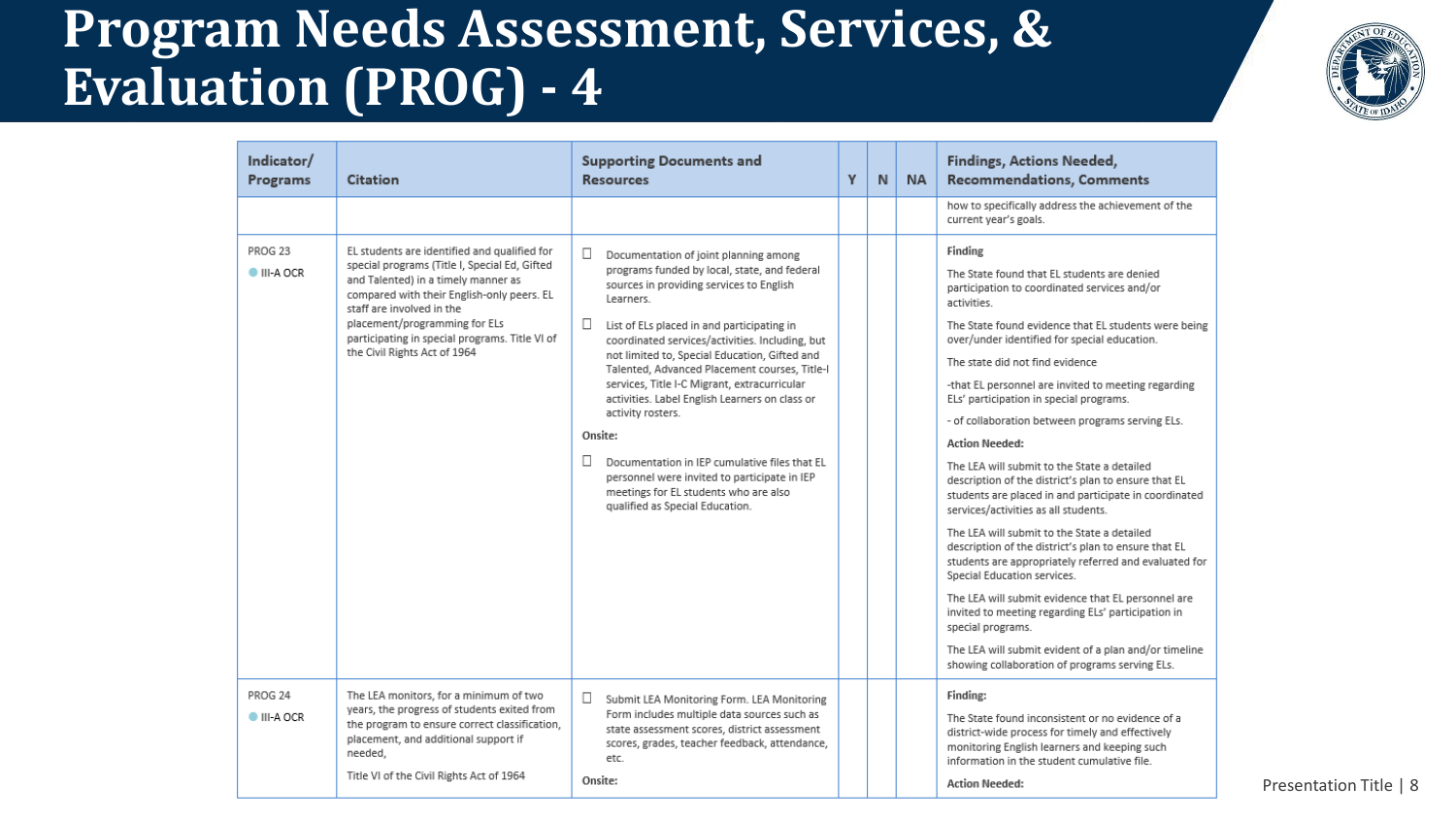

| PROG 25<br>$\bullet$ III-A | The LEA has a process for entering and<br>verifying ISEE, ELMS, and IDCI data for<br>English Learners. ESSA Section 3121                                                                       | □<br>Submit LEA's written policy or procedure for<br>timely and effectively entering and verifying<br>data for English Learners.<br><b>SDE Preparation:</b><br>П<br>Annual Data Collection in ELMS was<br>submitted on or before June 30th of the prior<br>year.<br>□<br>ELPs and Erroneous Identification Application<br>(if applicable), and parental waiver of services<br>forms are submitted in ELMS in a timely<br>manner.<br>□<br>Review most current ISEE upload for<br>Immigrant data accuracy (e.g. language,<br>country of origin, date of entry to the US).<br>Ш<br>Review ELMS for EL data accuracy<br>□<br>LEA has current personnel assigned to these<br>roles:<br>1. Title III EL Programs Coordinator (IDCI)<br>ID English Language Proficiency Assessment |  | Finding<br>The State found inconsistent or no evidence of a<br>district-wide process for timely and effectively<br>entering and verifying ISEE. ELMS, and IDCI data for<br>English Learners.<br>The LEA did not submit the annual ELMS Data<br>collection during the data collection Window - date<br>submitted was (mm/dd/yy)<br>The LEA is not using the Erroneous Identification<br>Request Process in ELMS. The LEA is not using the<br>Parental Waiver of Services form upload in ELMS<br>annually for students whose parents have waived<br>services.<br><b>Action Needed:</b><br>The LEA will establish a written policy or procedure<br>for entering and verifying ISEE, ELMS, and IDCI data<br>for English Learners.<br>The LEA will submit the annual ELMS Data collection<br>during the data collection window.<br>The LEA will submit Erroneous Identification requests<br>in ELMS for any students form whom they have |
|----------------------------|------------------------------------------------------------------------------------------------------------------------------------------------------------------------------------------------|-----------------------------------------------------------------------------------------------------------------------------------------------------------------------------------------------------------------------------------------------------------------------------------------------------------------------------------------------------------------------------------------------------------------------------------------------------------------------------------------------------------------------------------------------------------------------------------------------------------------------------------------------------------------------------------------------------------------------------------------------------------------------------|--|-------------------------------------------------------------------------------------------------------------------------------------------------------------------------------------------------------------------------------------------------------------------------------------------------------------------------------------------------------------------------------------------------------------------------------------------------------------------------------------------------------------------------------------------------------------------------------------------------------------------------------------------------------------------------------------------------------------------------------------------------------------------------------------------------------------------------------------------------------------------------------------------------------------------------------------|
|                            |                                                                                                                                                                                                | Coordinator (IDCI)                                                                                                                                                                                                                                                                                                                                                                                                                                                                                                                                                                                                                                                                                                                                                          |  | removed such status.<br>The LEA will upload annually, Parental Waiver of<br>Services forms in ELMS for any students whose<br>parents have waived LIEP services.                                                                                                                                                                                                                                                                                                                                                                                                                                                                                                                                                                                                                                                                                                                                                                     |
| PROG 26<br>$\bullet$ III-A | LEAs must use Title III funds to provide<br>effective professional development for<br>teachers and principals of ELs that is:<br>Designed to improve the instruction<br>and assessment of ELs: | □<br>Agendas and sign-in sheets for EL specific<br>professional development including<br>participants' roles (e.g. teacher,<br>paraprofessional, administrator)                                                                                                                                                                                                                                                                                                                                                                                                                                                                                                                                                                                                             |  | Finding:<br>The State did not find sufficient evidence of<br>centralized professional development opportunities<br>for ALL staff specific to meeting the unique needs of<br>migrant students and English learners.                                                                                                                                                                                                                                                                                                                                                                                                                                                                                                                                                                                                                                                                                                                  |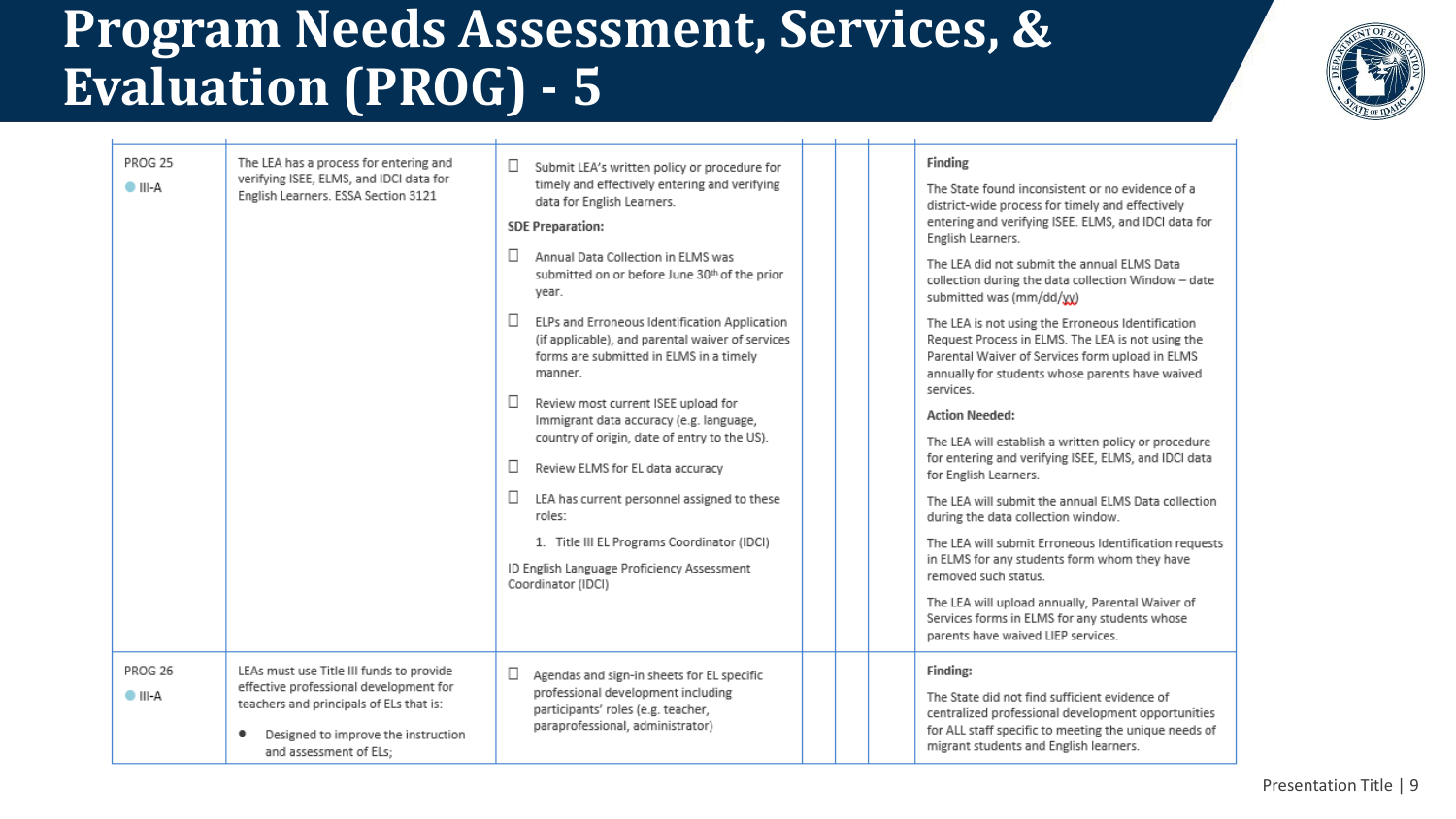

| PROG 42<br>$\bullet$ I-A<br>$\bullet$ III-A | All qualified EL students are annually<br>assessed for ELP using the state approved<br>English language proficiency assessment<br>aligned to the state's English language<br>proficiency standards and the State's<br>academic content standards.<br>ESSA Section 1111(b)(2)(G)<br>ESSA Section 3113(b)(3)(B) | Ш<br>LEA's written policy or procedure for verifying<br>number and percentage of ELs tested on ELP<br>assessments including how the LEA provides<br>appropriate accommodations for ELs with an<br>active IEP on the ELP assessment.<br>ш<br>List of certified ACCESS 2.0 and Alternate<br>ACCESS proctors with corresponding WIDA<br>assessment certificates.                                                                                 | Finding:<br>The State found that the LEA has not identified an<br>individual in the ID English Language Proficiency<br>Assessment Coordinator role.<br>The State found that the LEA does not have certified<br>WIDA assessment administrators giving the annual<br>English Language Proficiency test (ACCESS 2.0) during<br>the assessment window.                                                                                                                                                                              |
|---------------------------------------------|---------------------------------------------------------------------------------------------------------------------------------------------------------------------------------------------------------------------------------------------------------------------------------------------------------------|-----------------------------------------------------------------------------------------------------------------------------------------------------------------------------------------------------------------------------------------------------------------------------------------------------------------------------------------------------------------------------------------------------------------------------------------------|---------------------------------------------------------------------------------------------------------------------------------------------------------------------------------------------------------------------------------------------------------------------------------------------------------------------------------------------------------------------------------------------------------------------------------------------------------------------------------------------------------------------------------|
|                                             |                                                                                                                                                                                                                                                                                                               | Onsite:<br>$\Box$<br>English language proficiency assessment<br>score reports are placed in students'<br>cumulative files annually.                                                                                                                                                                                                                                                                                                           | The State did not find evidence that the LEA has a<br>process for annually assessing all English learners in<br>grades K-12 and/or for maintaining records of all<br>English learners who were not assessed on the<br>ACCESS English Language Proficiency assessment.                                                                                                                                                                                                                                                           |
|                                             |                                                                                                                                                                                                                                                                                                               | <b>SDE Preparation:</b><br>$\Box$<br>Review prior year's ACCESS participation in<br>ACCESS appeals site. (Review for students<br>who were tested and shouldn't have been:<br>students who should have been tested and<br>weren't; check to see if Do Not Score codes<br>were used).<br>Evidence that LEA only administers Alternate<br>ACCESS to ELs also participating in other<br>alternate assessments. (SDE will check ELMS<br>and ISEE). | The State did not find evidence that students<br>participating in the Alternate ACCESS are also taking<br>alternate academic assessments.<br><b>Action Needed:</b><br>The LEA will assign an individual to the ID English<br>Language Proficiency Assessment Coordinator role.<br>The LEA will submit a written process and timeline for<br>training and certifying WIDA testing administrators<br>for the annual English Language Proficiency<br>assessment (ACCESS2.0). Additional SDE data<br>correction(s) may be required. |
|                                             |                                                                                                                                                                                                                                                                                                               | Note: Written procedure applies to all Title I-A<br>programs even if there are no enrolled English<br>Learners.                                                                                                                                                                                                                                                                                                                               | The LEA will submit a protocol for how it will ensure<br>that all English learners in grades K-12 are annually<br>tested on the ACCESS English Language Proficiency<br>assessment, for maintaining records of all English<br>learners who are not assessed on the annual ACCESS<br>English Language Proficiency assessment, and/or for<br>ensuring only student participating in Alternate<br>ACCESS are also participating in alternate academic<br>assessments.                                                               |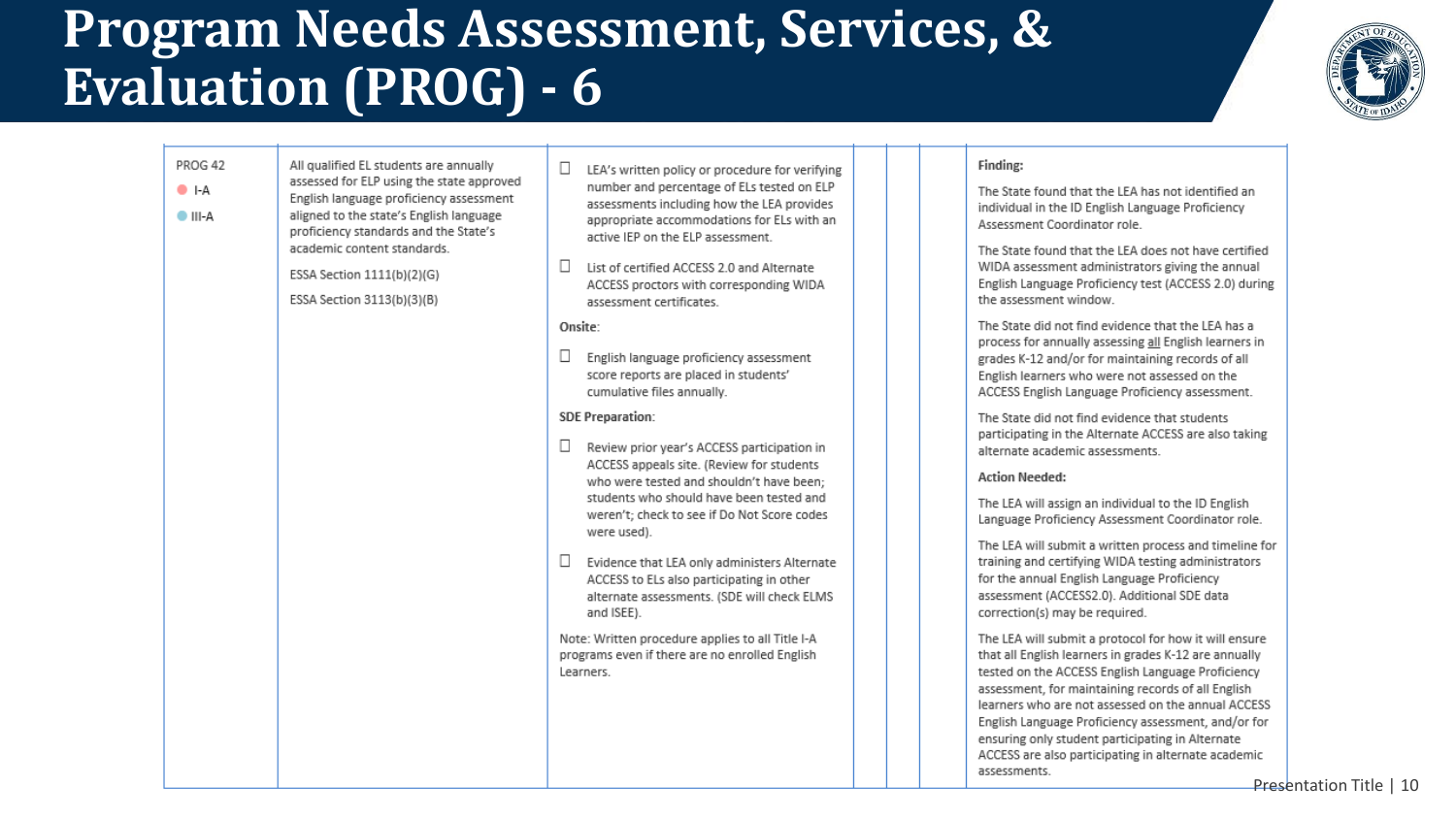

| Indicator/<br>Programs                                                                     | <b>Citation</b>                                                                                                                                                                                                                                                                                                                                                                                                                                                                       | <b>Supporting Documents and</b><br><b>Resources</b>                                                                                                                                                                                                                                       | Y | N | <b>NA</b> | <b>Findings, Actions Needed,</b><br><b>Recommendations, Comments</b>                                                                                                                                                                                                                                                                                                                                                                                                                                                                                                                                                                                                                                                                                                                                                                                                                                                                                                                                                                                                                         |
|--------------------------------------------------------------------------------------------|---------------------------------------------------------------------------------------------------------------------------------------------------------------------------------------------------------------------------------------------------------------------------------------------------------------------------------------------------------------------------------------------------------------------------------------------------------------------------------------|-------------------------------------------------------------------------------------------------------------------------------------------------------------------------------------------------------------------------------------------------------------------------------------------|---|---|-----------|----------------------------------------------------------------------------------------------------------------------------------------------------------------------------------------------------------------------------------------------------------------------------------------------------------------------------------------------------------------------------------------------------------------------------------------------------------------------------------------------------------------------------------------------------------------------------------------------------------------------------------------------------------------------------------------------------------------------------------------------------------------------------------------------------------------------------------------------------------------------------------------------------------------------------------------------------------------------------------------------------------------------------------------------------------------------------------------------|
| PROG 44<br>$\bullet$ I-A<br>$\bullet$ I-C<br>$\bullet$ III-A<br>$\bullet$ V-B<br>(revised) | Paraprofessional- an individual who is<br>employed in a preschool, elementary<br>school, or secondary school under the<br>supervision of a certified or licensed<br>teacher, including individuals employed in<br>language instruction educational programs,<br>special education, and migrant education.<br>ESSA Section 1112 (c)(6)<br>Paraprofessional, also known as a<br>'paraeducator' includes an education<br>assistant and instructional assistant. ESSA<br>Section 8101(37) | Paraprofessional schedule, including where<br>instruction is provided and the name of the<br>supervisor.<br>Note: Each paraprofessional schedule, LEA budget<br>& expenditures, and time and effort should align<br>for all Title programs. Ex: 50% TI-A, 20% TII-A, 30%<br>General Funds |   |   |           | Finding:<br>The state did not find evidence that ALL<br>paraprofessionals in a Schoolwide building are<br>working under the supervision of a certified or<br>licensed teacher.<br>AND/OR<br>The State did not find evidence that<br>paraprofessionals in a Targeted Assistance building<br>who are working in a program supported with Title I<br>funds are under the supervision of a- certified or<br>licensed teacher.<br><b>Action Needed:</b><br>The LEA will submit documentation that<br>paraprofessionals are working under the supervision<br>of a certified or licensed teacher, which includes a<br>copy of each paraprofessional's schedule and the<br>following: 1) identify the certified teacher who plans<br>the instructional activities and evaluates the<br>achievement of the students for each<br>paraprofessional; 2) and the location of the<br>paraprofessional and the supervisor during<br>instructional periods.<br>In schoolwide programs, Title III-A Documentation<br>may include, but is not limited to, collaboration logs,<br>emails, meeting minutes, etc. |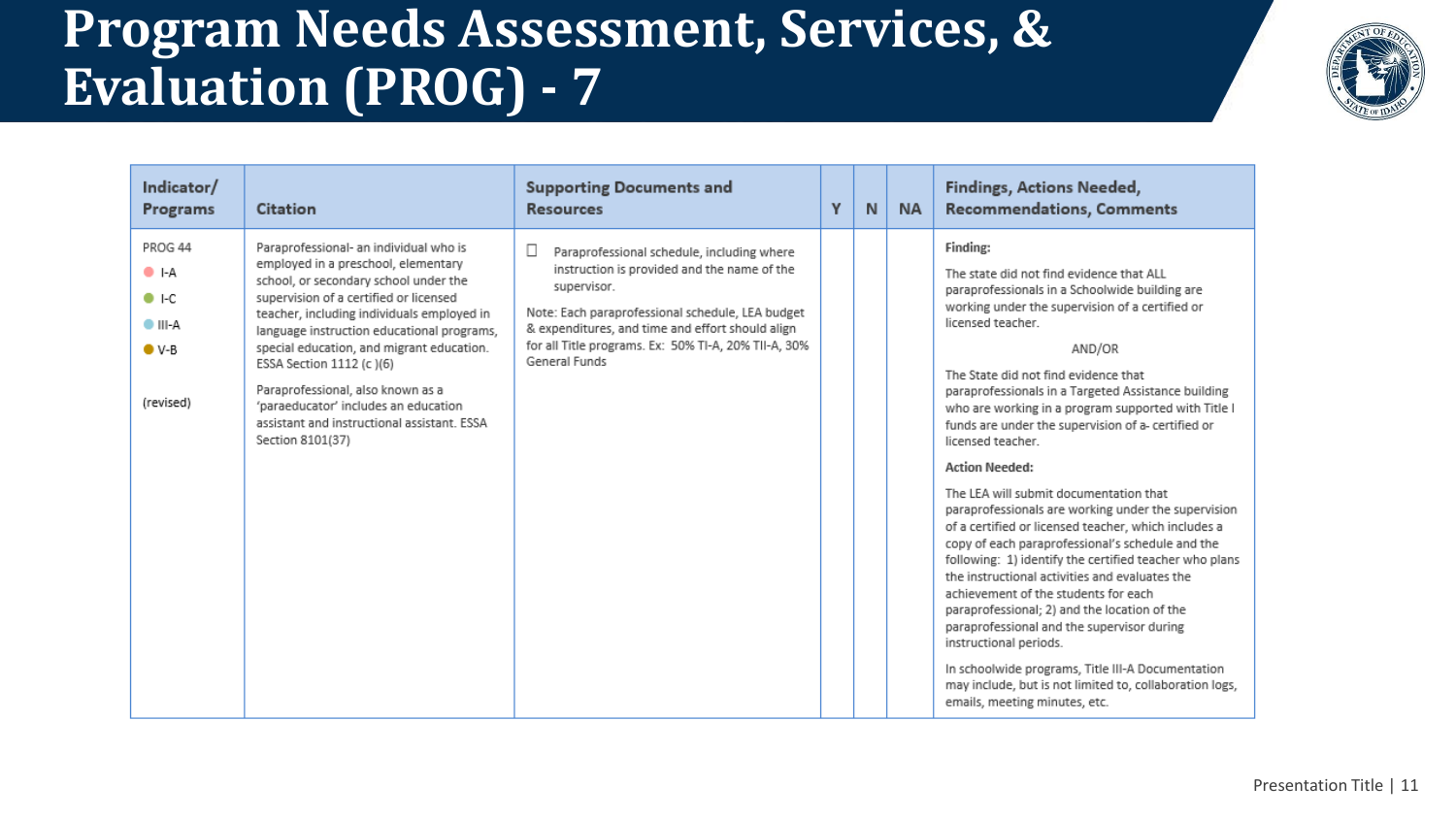## **Family & Community Engagement (FACE)**



| $\bullet$ I-A              | The LEA ensures that the notifications sent<br>to parents are in an understandable and<br>uniform format and, to the extent<br>practicable, provided in a language the<br>parents can understand. ESSA Section<br>1112(e)(4) | П<br>Copies of letters sent to parents in English and<br>other applicable language(s) (i.e.<br>district/school/classroom policy/procedures,<br>newsletters, permission forms).<br>$\Box$<br>Copies of Interpreter Confidentiality<br>Agreements (if available).<br>Note: This indicator applies to all Title I-A programs<br>even if there are no enrolled English Learners. |  | Finding 1:<br>The State found insufficient or no evidence that<br>notifications sent home to parents of English learners<br>are in an understandable and uniform format or a<br>language they understand.<br><b>Action Needed 1:</b><br>The LEA will provide translations and interpretation<br>in a language the parents can understand. The LEA<br>must submit evidence that it is providing translations<br>and interpretation for parents. Such evidence can<br>include, but is not limited to, academic notices, safety<br>and medical notices, parent teacher conferences,<br>school handbook(s), field trip notices, parent training<br>notices, etc.<br>Finding 2:<br>The State found that students and/or other family<br>members are being used as interpreters for meetings<br>and parent teacher conferences.<br><b>Action Needed 2:</b><br>The LEA will provide evidence that it is actively<br>pursuing additional avenues of interpretative services<br>that maintain confidentiality for student educational<br>meetings and conferences. OR<br>that the LEA will provide training for individuals<br>contracted for interpreter services for their district.<br>See the SDE website for sample confidentiality form. |
|----------------------------|------------------------------------------------------------------------------------------------------------------------------------------------------------------------------------------------------------------------------|------------------------------------------------------------------------------------------------------------------------------------------------------------------------------------------------------------------------------------------------------------------------------------------------------------------------------------------------------------------------------|--|---------------------------------------------------------------------------------------------------------------------------------------------------------------------------------------------------------------------------------------------------------------------------------------------------------------------------------------------------------------------------------------------------------------------------------------------------------------------------------------------------------------------------------------------------------------------------------------------------------------------------------------------------------------------------------------------------------------------------------------------------------------------------------------------------------------------------------------------------------------------------------------------------------------------------------------------------------------------------------------------------------------------------------------------------------------------------------------------------------------------------------------------------------------------------------------------------------------------------------------|
| FACE 15<br>$\bullet$ III-A | LEAs are required to provide or strengthen<br>and increase parent, family, and community<br>engagement in programs that serve ELs<br>using Title III funds. ESSA Section<br>3111(b)(2)(D)(iv)                                | П.<br>Evidence of outreach invitations (e.g. copies<br>of call logs, home visits, invitations, flyers)<br>Signed attendance sheets with parents of<br>English Learners clearly identified/highlighted.<br>Meeting agenda and minutes.                                                                                                                                        |  | Finding:<br>The State found insufficient or no evidence that the<br>LEA has strengthened or increased their means of<br>parent, family, and community engagement.<br><b>Action Needed:</b>                                                                                                                                                                                                                                                                                                                                                                                                                                                                                                                                                                                                                                                                                                                                                                                                                                                                                                                                                                                                                                            |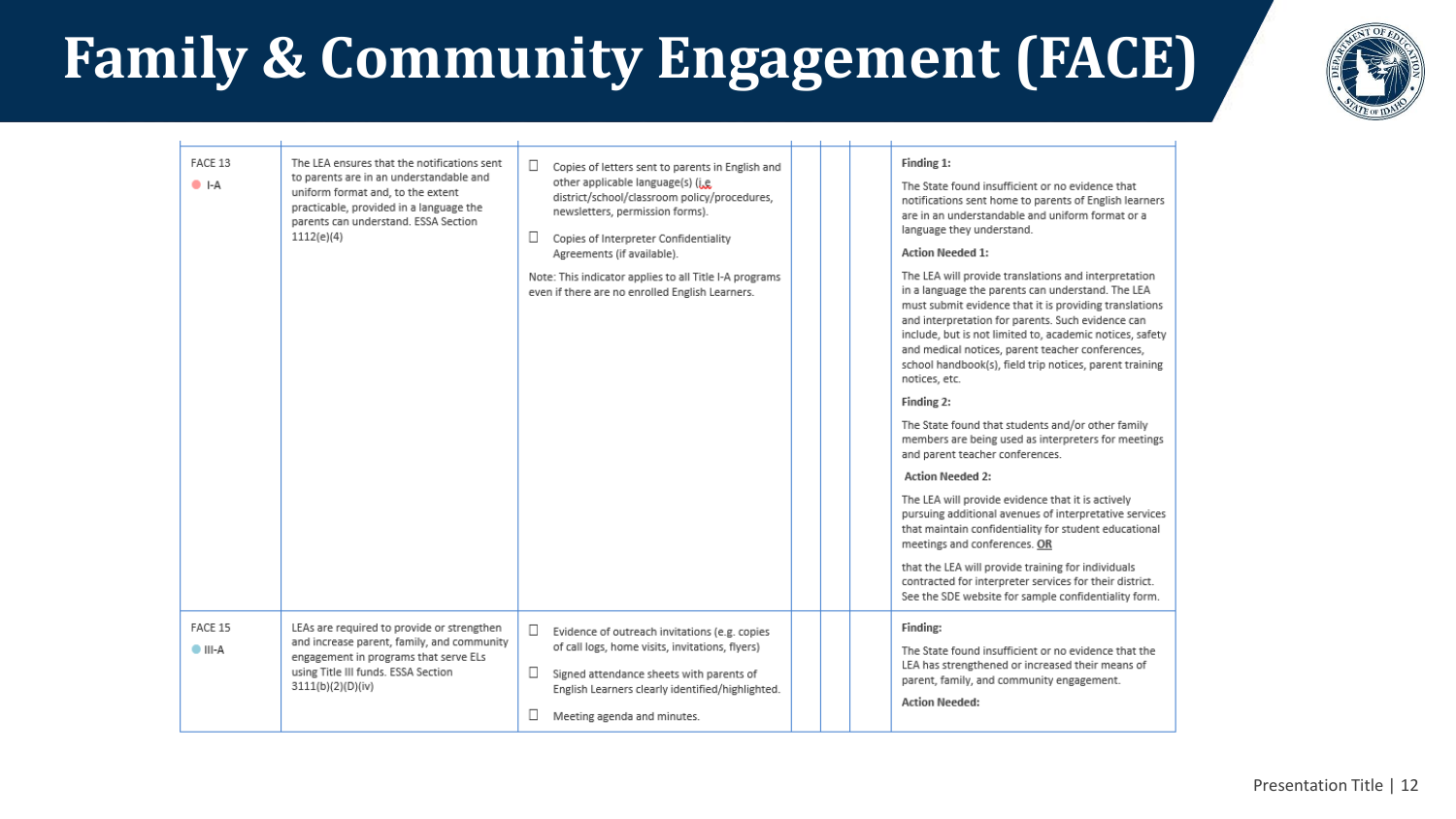## **Family & Community Engagement (FACE) - 2**



| FACE 16<br>Parents, LEA and higher education staff, and<br>community agencies/groups participate in<br>$\bullet$ III-A<br>developing and implementing ELD program<br>plan. If applicable, coordinate with local<br>Head Start and Early Head Start agencies,<br>including migrant and seasonal Head Start,<br>and other early childhood education<br>providers. ESSA Section 3116(b)(2)(C)(D) | Evidence of outreach invitations (e.g. email<br>invitations, flyers)<br>Meeting agendas and minutes.<br>Signed attendance sheets with participant names<br>and roles/affiliations. | Finding:<br>The State did not find evidence that the LEA is<br>involving parents of English learners, Parents, LEA<br>and higher education staff, and community<br>agencies/groups in the development and<br>implementation of the EL Program.<br><b>Action Needed:</b><br>The LEA will submit evidence of parent, LEA and<br>higher education staff, and community<br>agencies/groups involvement in the development<br>and implementation of the EL program. Such<br>documentation can include: sign-in sheets, meeting<br>minutes, agendas, PowerPoint presentations,<br>surveys, and overall results, copies of logs of calls and<br>home visits and notes from these interactions.<br>Involvement can be conducted via meetings, surveys,<br>home visits, phone calls, etc. |
|-----------------------------------------------------------------------------------------------------------------------------------------------------------------------------------------------------------------------------------------------------------------------------------------------------------------------------------------------------------------------------------------------|------------------------------------------------------------------------------------------------------------------------------------------------------------------------------------|----------------------------------------------------------------------------------------------------------------------------------------------------------------------------------------------------------------------------------------------------------------------------------------------------------------------------------------------------------------------------------------------------------------------------------------------------------------------------------------------------------------------------------------------------------------------------------------------------------------------------------------------------------------------------------------------------------------------------------------------------------------------------------|
|-----------------------------------------------------------------------------------------------------------------------------------------------------------------------------------------------------------------------------------------------------------------------------------------------------------------------------------------------------------------------------------------------|------------------------------------------------------------------------------------------------------------------------------------------------------------------------------------|----------------------------------------------------------------------------------------------------------------------------------------------------------------------------------------------------------------------------------------------------------------------------------------------------------------------------------------------------------------------------------------------------------------------------------------------------------------------------------------------------------------------------------------------------------------------------------------------------------------------------------------------------------------------------------------------------------------------------------------------------------------------------------|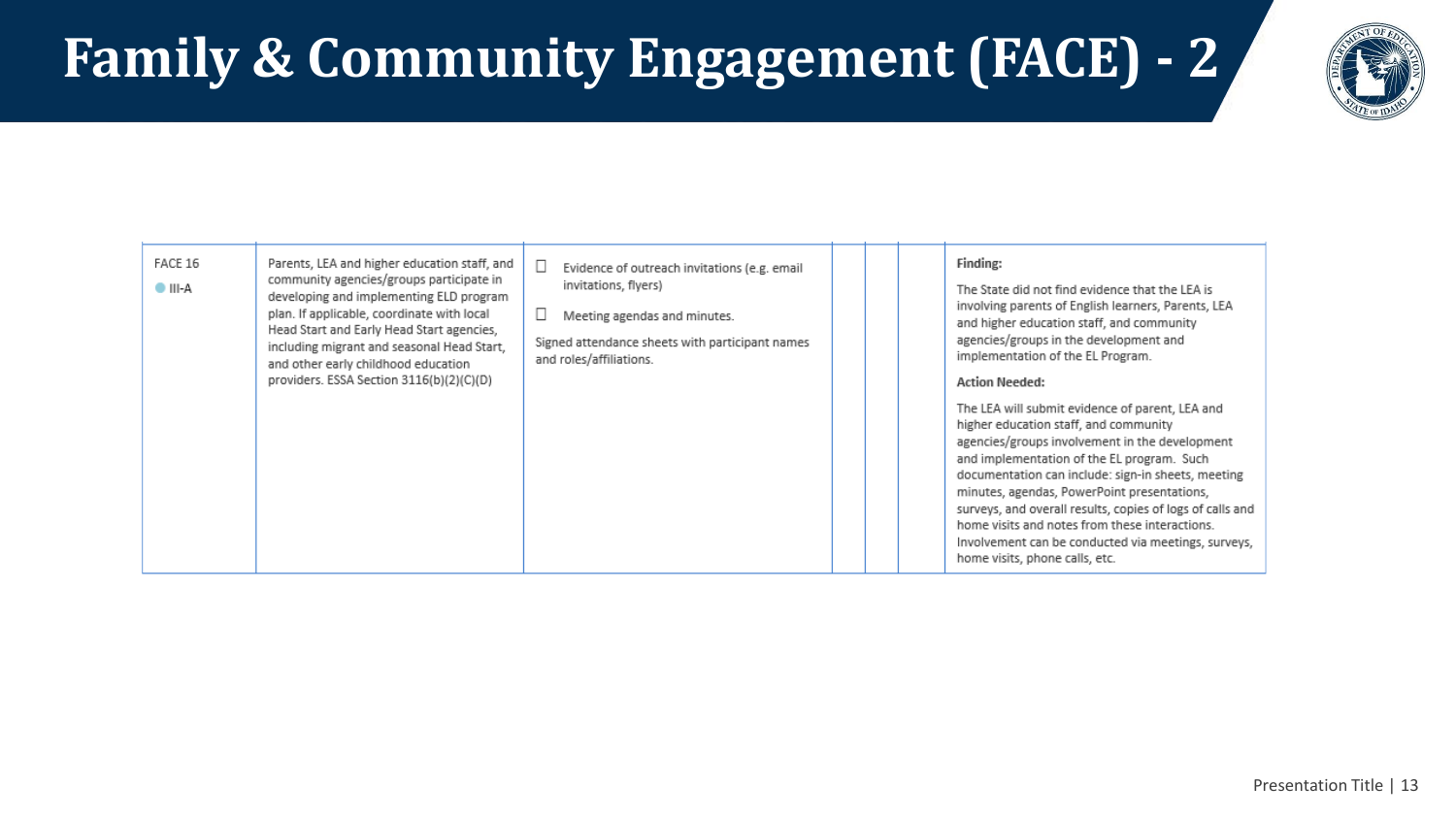### **Qualifications- Teacher & Paraprofessional**



| Indicator/<br>Programs            | <b>Citation</b>                                                                                                                                                                                                                                            | <b>Supporting Documents and Resources</b>                                                                                                                                                                                                                                    | N. | <b>NA</b> | Findings, Actions Needed, Recommendations,<br><b>Comments</b>                                                                                                                                                                                                                            |
|-----------------------------------|------------------------------------------------------------------------------------------------------------------------------------------------------------------------------------------------------------------------------------------------------------|------------------------------------------------------------------------------------------------------------------------------------------------------------------------------------------------------------------------------------------------------------------------------|----|-----------|------------------------------------------------------------------------------------------------------------------------------------------------------------------------------------------------------------------------------------------------------------------------------------------|
| Q1<br>) I-A<br>D 1-C<br>III-A OCR | The LEA will ensure that all teachers and<br>paraprofessionals working in a program<br>supported with Title I funds meet applicable<br>State certification and licensure<br>requirements, including any requirements<br>for certification obtained through | Schoolwide: List of all instructional<br>paraprofessionals, regardless of funding<br>source, noting how the paraprofessionals<br>meet the paraprofessional requirements.<br>Targeted Assistance: List of all teachers and<br>paraprofessionals working in a Title I Targeted |    |           | <b>Title III Finding:</b><br>The state found that not all teachers assigned to<br>provide English language development or access to<br>core curriculum for English learners are appropriately<br>authorized or actively in training for a bilingual or ENL<br>certification/endorsement. |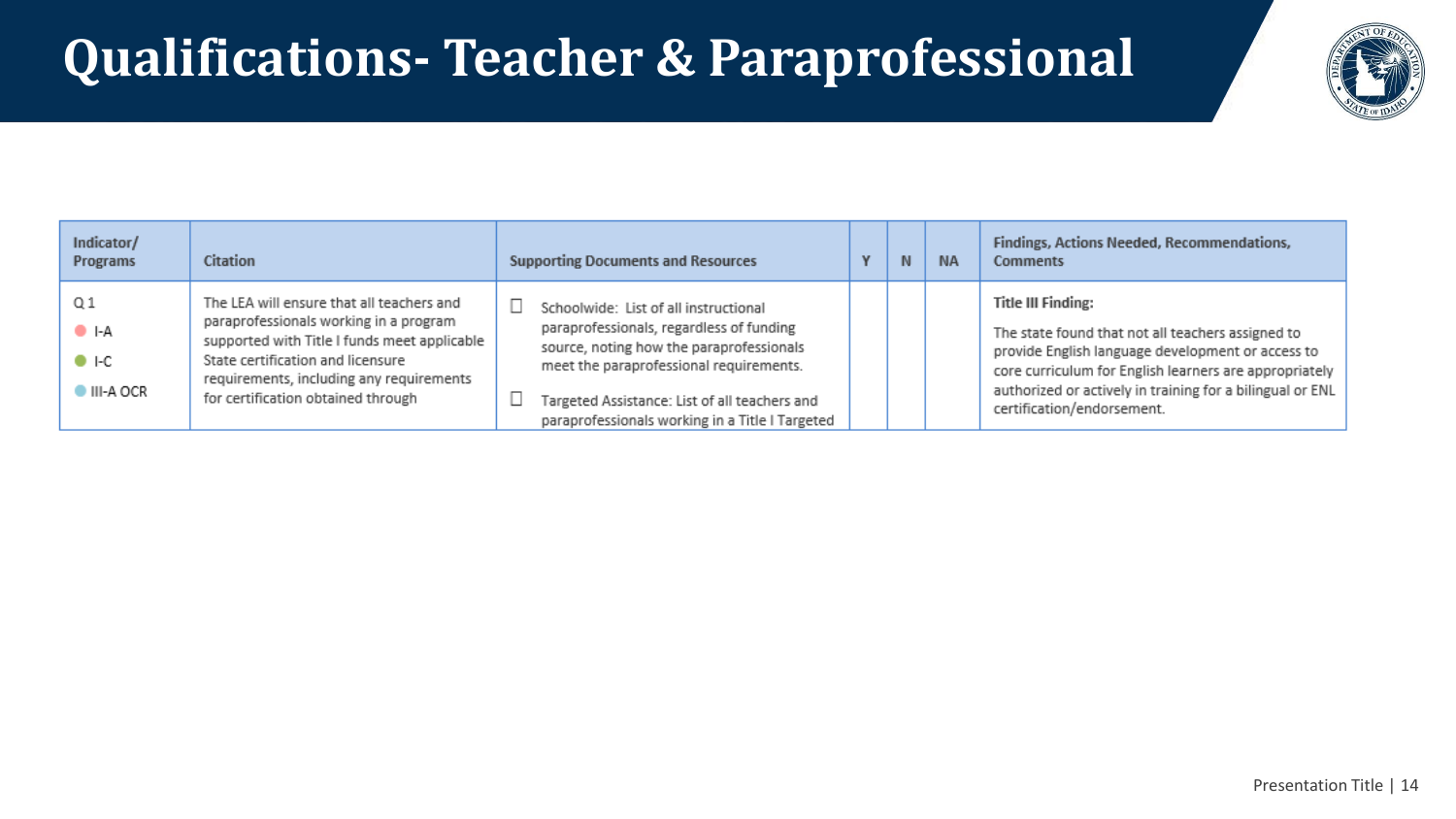## **Fiscal Accountability (FA)**

- FA1: Written Policies and Procedures
- FA2: Budget & Accounting Systems
- FA3: Allowable Use of Funds
- FA5: Title III-A Allowable Use of Funds
- FA7: CPA Audit
- FA8: Physical Inventory
- FA10: Time & Effort
- FA11: Records Retention